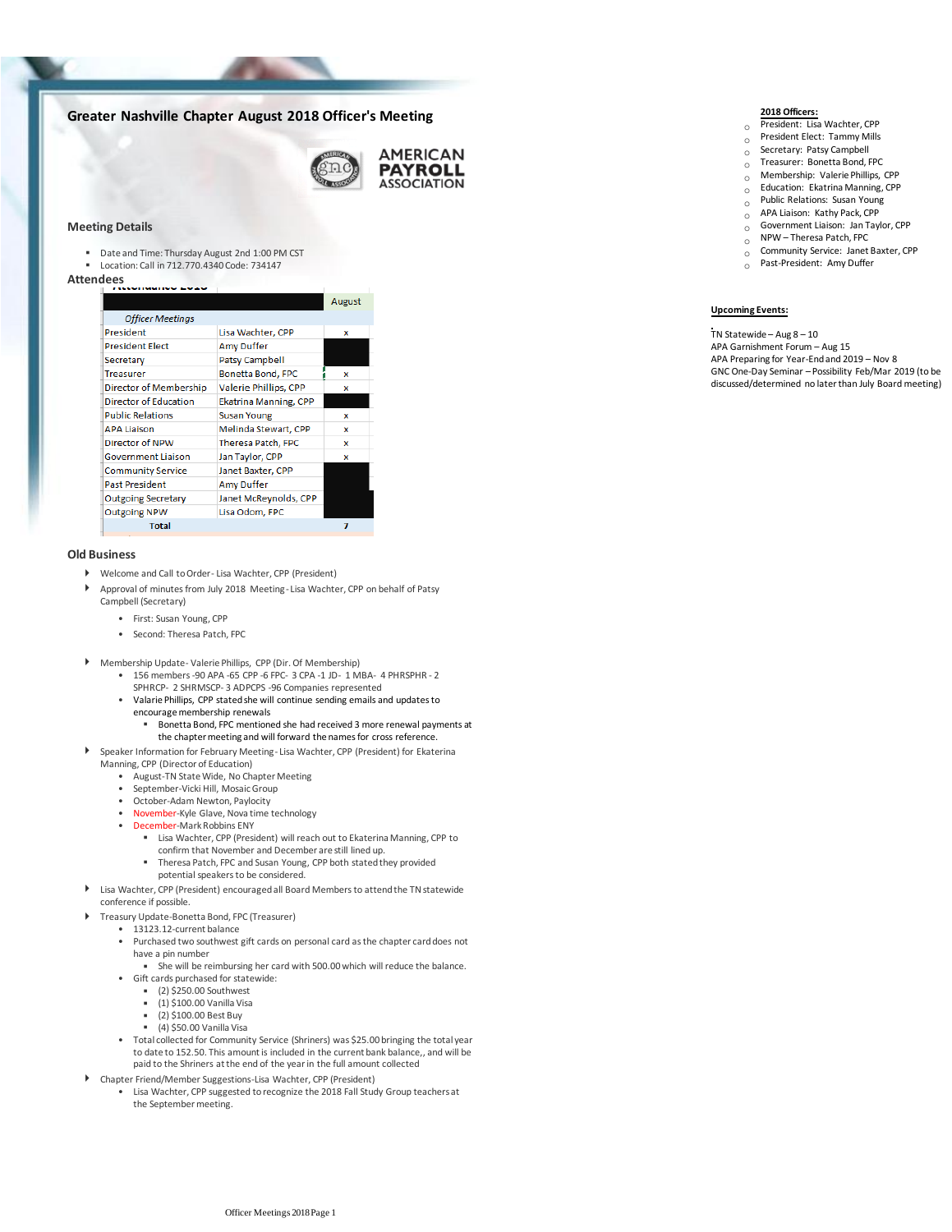| <b>GNC Study Group Schedule</b> |                                                                                        |                      |
|---------------------------------|----------------------------------------------------------------------------------------|----------------------|
| lass dates                      | Teple                                                                                  | Teacher              |
|                                 | introduction.                                                                          |                      |
|                                 | 6/14/2018 Ch 1. Employee Employer Relationship                                         | Katsa Manning        |
|                                 | 6/19/2018 Ch 2. Federal Wage an Hour Law                                               | Lisa Wachter         |
|                                 | 6/20/2018 Ch 3. Taxable and Non Taxable Compensation                                   | Brenda Rowan         |
|                                 | 76/2019 Ch 4. Health Accident and Retirement Benefits.                                 | Valene Philips       |
|                                 | <b>7/12/2018 Ch. 5. Paying Employee</b>                                                | Lisa Wachter         |
|                                 | http://taich.c. Withholding Taxes                                                      | Welk Hill            |
|                                 | 7/26/2018 Ch 9. Other Deductions from Pay                                              | Melissa Jackson      |
|                                 | 8/2/2018 Ch.7 Unemployment Insurance                                                   | Katya Manning        |
|                                 | 89/2018 Ch 8. Deposing and Reporting Withheld Taxes                                    | Jan Taylor           |
|                                 | Ch 10. Record Keeping Withheld Taxes                                                   |                      |
|                                 | 816/2018 Ch 11. Payrol Accounting                                                      | <b>Robert Buck</b>   |
|                                 | 9/23/2019 Ch 14 Payrall for US Employees Abroad and Aliens in USC Ch 1 Michelle Bacher |                      |
|                                 | 8/30/2018 Ch 12. Payrall Systems and Technology                                        | <b>Theresa Patch</b> |
|                                 |                                                                                        |                      |
|                                 | 9/4/2018 Ch 13. Managing Payroll Department                                            | <b>Theresa Patch</b> |

#### **New Business**

•

Lisa Wachter, CPP (President)

- Chapter Leadership Event-Registration Deadline has passed.
	- APA pays for one hotel room for Friday Nov. 9 and Saturday Nov. 10 at the Golden Nugget ▪
		- □ Lisa Wachter, CPP and Amy Duffer registered to attend
		- □ Have not booked flights or discussed hotel arrangements
			- Once secured, Bonetta Bond, FPC (Treasurer) will be notified and arrange any payments needed
- Garnishment Forum-Nashville August 15th
	- Valerie Phillips, CPP volunteered to be administrator at event.
		- Lisa Wachter, CPP elaborated on requirements of administrator
		- Valerie Phillips, CPP will receive additional information about a week from the event concerning any items she will need to administer at the conference.
	- Jan Taylor, CPP expressed concern on sending additional materials back to APA.
		- Lisa Wachter, CPP clarified National does not require shipment of additional materials back any longer, just one envelope be sent back regular mail and books given to speaker.
- ▶ Statewide Update
	- 24 registered Vendors
		- 116 registered attendees, 56 from GNC
		- RCH Sign in sheets are required per APA guidelines for each session
		- 13 RCH credits approved
		- Bonetta Bond, FPC inquired if she was registered as an attendee
			- **EXECT:** Lisa Wachter, CPP clarified she was registered as a speaker, but still needed to register as an attendee and select classes
			- Chapter Member Charla Daley is now the Director of Speakers for the TSWB. She has done a fantastic job securing speakers, and getting RCH approval, as well as ensuring the board was capturing required compliance information for APA ▪
- Jan Taylor, CPP (Government Liaison)
	- Requested to have time listed for updates for September meeting
		- Additional discussion around 2019 W4 form and IRS concerns that employees are under withheld for 2018.
			- CBS news article aired stating Employers were not correctly withholding and therefore employees were likely to be under withheld.
			- Discussion on how this impacts payroll departments who are withholding
			- based on the W4's in hand today.
			- Bonetta Bond, FPC is planning to teach on the topic at statewide
- ▶ Theresa Patch, FPC (Director of NPW)
- Proclamation Pickups/Photo Ops
	- State of TN proclamation is being mailed and Lisa Odom, FPC is consulting and assisting with other NPW activities.
	- Contact will be made to additional government agencies
	- Will notify the board if there are photo opportunities
	- Plans to order 20 balloons for NPW meeting in September
		- Plan for 60 attendees for the NPW meeting
			- Reached out to Christie Cookies regarding NPW
				- □ Discussed other ideas for NPW swag with chapter logo
	- Continues to send emails concerning NPW survey
	- Requested chapter members to provide donations
	- Trying to coordinate getting NPW banner from Lisa Odom
	- Lisa Wachter, CPP will be in contact to discuss ideas on previous years NPW •
	- activities
	- Hope Lodge Community Service
		- Serve dinner on 8/29 or 9/5 (both are Wednesdays)
		- □ Board approved 8/29
		- Mexican dinner suggested
			- □ Menu needs to be determined
		- Need volunteers to sign up to bring items
		- Communication with chapter will need to happen on weekly basis to obtain enough to feed approx. 50 people
		- Theresa Patch, FPC will get with Lisa Odom to discuss how this community service worked in years prior.
- Janet Baxter (Director of Community Service)-absent
- Bonetta Bond, FPC updated the collected to date amount of 152.50, reiterating a check will be presented at the end of the year for all collected donations. •
- Melinda Stewart, CPP (APA Liaison)
- No New Updates
- Other New Business Lisa Wachter, CPP (President)
	- **EXECUTE:** Full day seminar in Feb or March
		- □ Ideas submitted to Lisa throughout the August
		- □ Be prepared to make decision on the event at Sept Meeting
		- □ Will need a dedicated planning committee to secure resources and